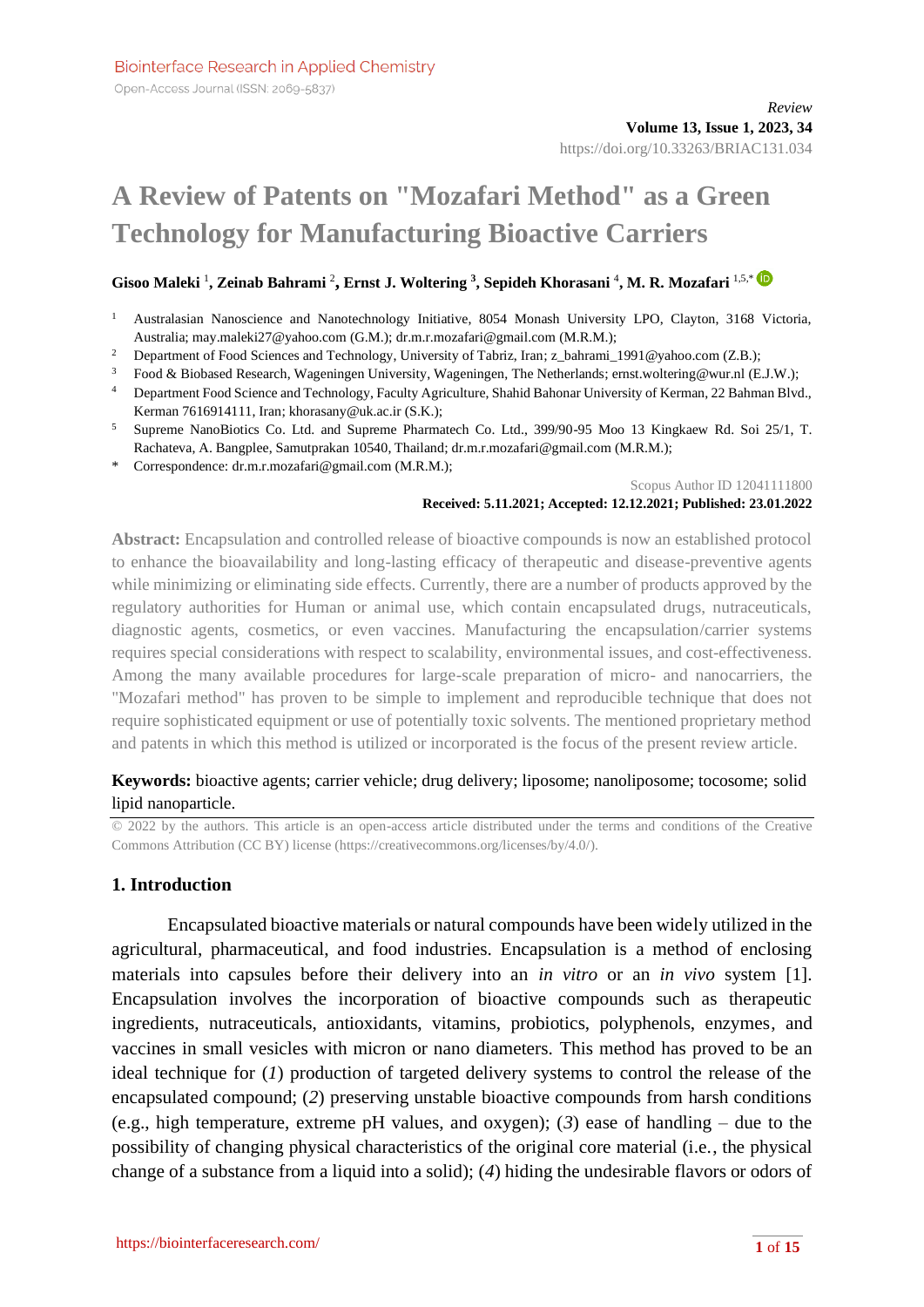certain active ingredients to enhance their acceptance; and (*5*) increasing the aqueous solubility of the encapsulated compounds [1].

There are different types of encapsulation systems made of different materials such as surfactants, polymers, lipids, or phospholipids. Lipid-based nanocarriers have been successful since 15 of the 21 marketed approved nanomedicines are based on liposomes or lipid nanoparticles. These include AmBisome®, Estrasorb®, DepoDur®, DaunoXome®, Doxil®, DepoCyt®, Marqibo®, Inflexal® V, Visudyne®, Mepact®, Myocet®, Amphotec®, Abelcet®, Diprivan<sup>®</sup>, and Fungizone<sup>®</sup> [2]. Having structural units recognized as safe (GRAS), these carriers are well-accepted scientifically for therapeutic purposes [3]. Moreover, lipids' biocompatibility, biodegradability, and versatility properties resulted in their usage as safe delivery systems for humans, with low or non-associated toxicity [4].

Accordingly, one of the most applied encapsulation systems is a liposome, mainly composed of phospholipid molecules [5]. Liposomes are closed, spherical structures with curved double lipidic layers [6]. The main constituents of liposomes are phospholipids, which are amphiphilic molecules containing a hydrophilic head group and two hydrophobic tails composed of fatty acid chains. These characteristics of phospholipids provide liposomes with unique properties in aqueous media and make them an ideal carrier system to be applied in different fields, including food, agriculture, pharmaceutics, and cosmetics. A significant advantage of a liposome is that it can incorporate and release two materials with different solubilities simultaneously. Using liposomes, incorporation of two antioxidant agents, for instance, glutathione (a water-soluble molecule) and alpha-tocopherol (a lipid-soluble molecule), in the same lipid vesicle is achievable [6].

Several methods are used to produce liposomes and nanoliposomes, including conventional and novel preparation techniques. Among the new techniques, the "Mozafari Method" has been highly considered a robust and green technology due to several advantages compared with other techniques [7]. Several scientists have applied this method in many research studies, dissertations, and patents worldwide [8-10].

In this article, different techniques used for manufacturing bioactive colloidal carriers are reviewed and compared, focusing on Mozafari Method as a proprietary green technology. All patents in which this method has been elaborated were investigated to offer a comprehensive and useful scientific and practical insight.

#### **2. Micro- and Nanocarrier Systems**

<https://biointerfaceresearch.com/> **2** of **15** According to the particle size, encapsulation technology is called microencapsulation  $(1 \mu m$  to 1 mm) or nanoencapsulation (from 10 to 999 nm) [11, 12]. This is while, in some instances, nanoparticles are referred to as structures below the size of 100nm. Micro/nanoencapsulation can help bioactive ingredients be directly delivered to the target site and be protected from adverse environmental factors, thus improving their bioavailability [13]. Over the years, numerous methods have been developed to encapsulate bioactive compounds. These methods are capable of manufacturing micron-sized or nano-sized carrier systems in one or multiple steps [14]. Microcapsules can potentially deliver bioactive ingredients to desired targets. Microencapsulation techniques can be divided into chemical, physicochemical, and physicomechanical procedures [15]. These methods include emulsification, spray drying, spray congealing, fluid bed coating, coacervation, centrifugal extrusion, ionic gelation, pan coating, melt extrusion, polymerization, emulsion solvent evaporation, and liposome/nanoliposome entrapment. Emulsification, coacervation, and supercritical fluid techniques are used for both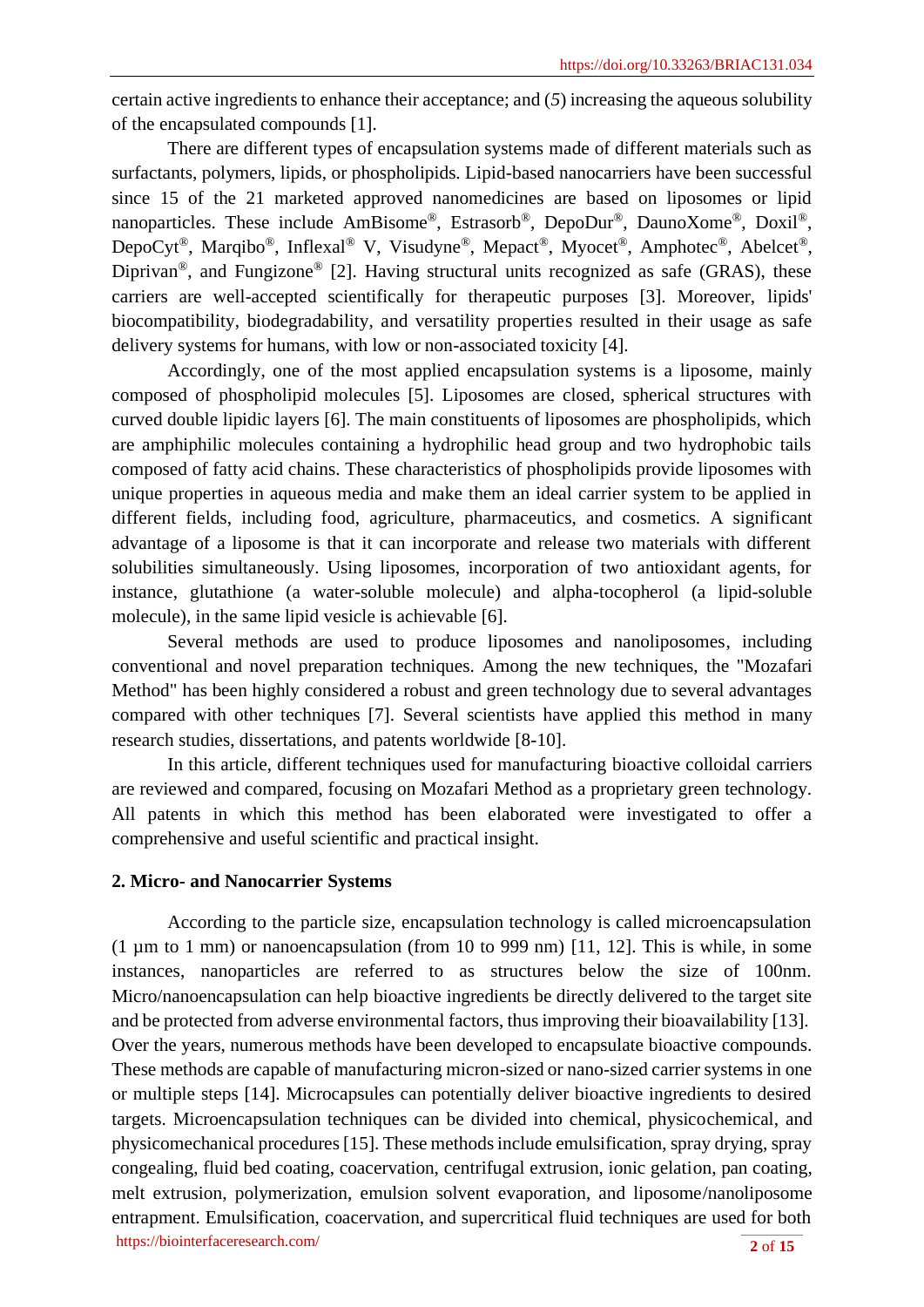lipophilic and hydrophilic ingredients, while emulsification–solvent evaporation, inclusion complexation, and nanoprecipitation- mainly used for lipophilic substances [16, 17]. As a result of recent progress in different aspects of nanotechnology, microcapsules and micro-carriers are gradually being replaced by their "nano" counterparts. The term nanotechnology is originated from the Greek word "nanos", meaning small [18]. In the area of food and pharmaceutical sciences, nanotechnology is being used to understand how physicochemical characteristics of nanoscale materials can change the structure, texture, nutritional value, and quality of drug and food components [19]. The most useful application of nanotechnology in the food, cosmetics, and pharmaceutical industries is encapsulation and controlled release of bioactive materials [20]. The range of applications for nanoencapsulation in these industries has been increasing due to the many benefits of this technology providing for the encapsulated materials. The advantages include protecting the encapsulated materials against environmental, chemical, and enzymatic effects, extreme pH, temperature, ionic variations, and masking undesirable flavors and odors [21].

Nanoencapsulation can be achieved via two main approaches: the top-down and the bottom-up procedures. Top-down procedures include emulsification and emulsification– solvent evaporation, while the bottom-up methods include supercritical fluid techniques, coacervation, inclusion complexation, and nanoprecipitation. Nevertheless, a combination of both procedures is often employed. Nanoencapsulation methods have been used to encapsulate both lipophilic and hydrophilic bioactive compounds [16, 17].

There are various types of materials used for producing micro- and nano-capsules such as carbohydrate polymers (including hydrocolloids), proteins (including gelatin and casein), and lipids (glycerides and phospholipids) which can be employed in the pharmaceutical, food, and nutraceutical sectors. Lipid-based carrier systems have many advantages compared with other encapsulation approaches, such as alginate- and chitosan-based carriers. These benefits include the ability to entrap materials with different solubility alone or combined (watersoluble and lipid-soluble materials), the stabilization of water-soluble ingredients, particularly in high water-activity applications, the possibility of up-scale production using natural ingredients, and the controlled release of core material in the target sites [22]. Obviously, liposomes are important in biological, pharmaceutical, and medical research. Their resemblance to cell membranes makes them ideal for studying certain cell functions and some cellular basis of disease. Since liposomes are one of the most effective carriers for delivering many different types of bioactive ingredients into cells, liposomal products have extremely wide applications [23].

# **3. Manufacturing Techniques**

There are a wide variety of techniques for the production of liposomal formulations. All these techniques require lipids to be combined somehow with an aqueous phase [23]. These methods are categorized into two groups conventional and novel preparation techniques. It should be noted that liposomes and nanoliposomes are formed when the phospholipid ingredients are placed in an aqueous phase, and a sufficient amount of energy (e.g., in the form of mechanical agitation, sonication, homogenization, heat, etc.) is applied [24]. Non-covalent interactions such as van der Waals interactions, hydrophilic-hydrophobic effect, hydration, electrostatic forces, steric and depletion interactions are the main interactions between lipids/phospholipids and the encapsulated material in the structure of the liposome [25].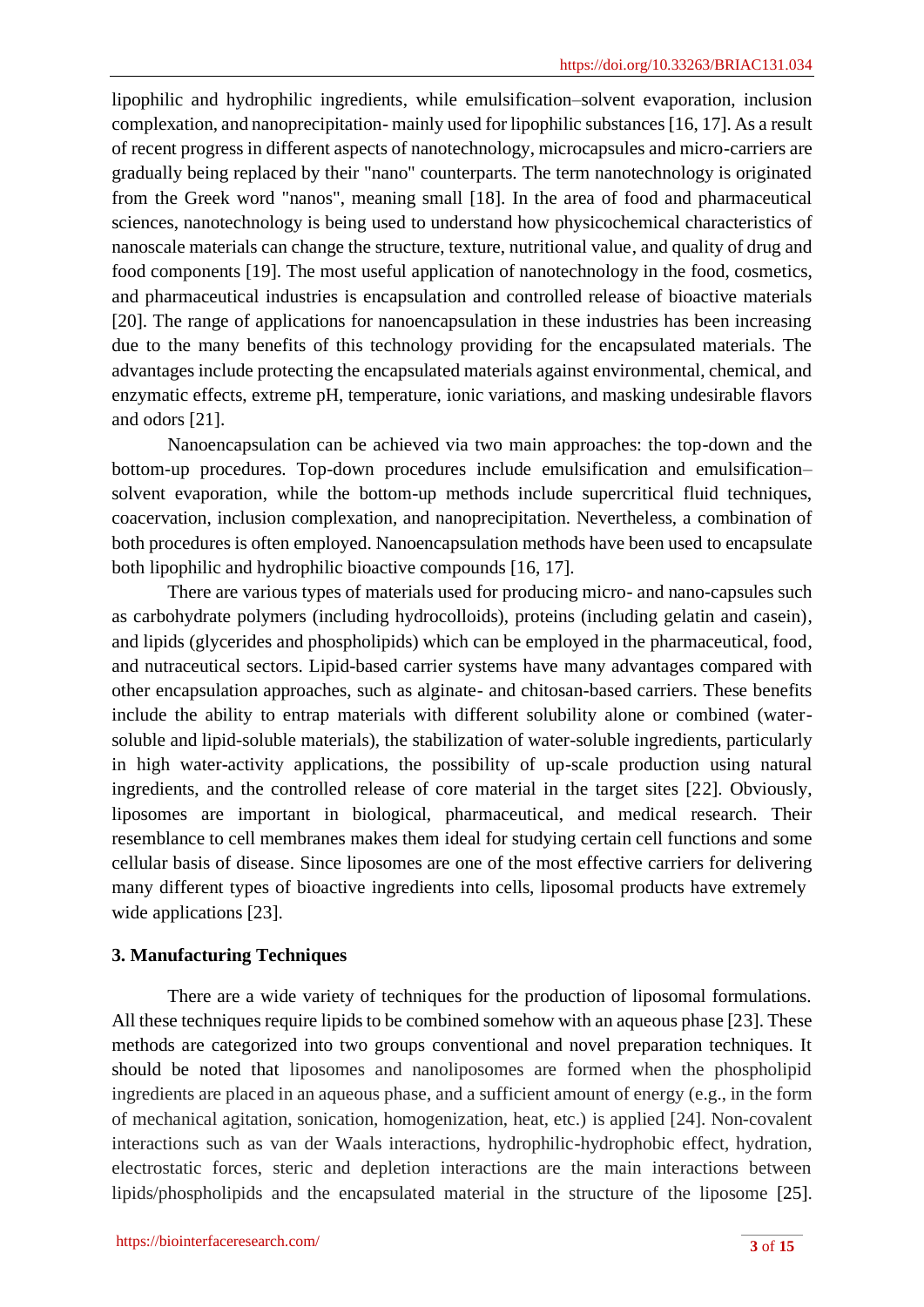Coherent selection of a proper technique for the preparation of liposomes, nanoliposomes, and other vesicular carriers depends on the following parameters:

*A*) Physicochemical characteristics of the encapsulated bioactive materials;

*B*) The route of drug administration;

*C*) Physicochemical properties of the medium or solvents in which the vesicles and other components of the formulation are dispersed;

*D*) Target shelf-life, size, polydispersity index, zeta potential, and release profile of the carriers;

*E*) Potential toxicity and influential concentration of the encapsulated bioactive ingredients in the formulation [22, 24].

There are several laboratory-scale and a few industrial techniques for preparing carrier systems. However, most of these techniques are not suitable for encapsulating sensitive bioactive ingredients because of their exposure to harmful chemicals (e.g., volatile organic solvents and detergents), extreme pH conditions, or mechanical stress (e.g., high pressures, sonication, or high-shear force homogenization). Conventional preparation techniques consist of four basic stages: *1*) drying down lipid/phospholipid ingredients from organic solvents, *2*) dispersing these compounds in an aqueous media, *3*) purifying the obtained vesicles, and *4*) analyzing the finished product. However, the remaining organic solvent residues in the vesicles during their preparation could lead to toxicity. Therefore, one of the disadvantages of almost all conventional manufacturing techniques is employing organic solvents in the preparation process. Due to advancements in encapsulation technology, preparing lipid vesicles without using any volatile organic solvent or detergent has become possible in some methods such as the bubble method [26], the polyol dilution method [27], a heating method [28, 29], Mozafari method [7, 30, 31], and microfluidization [32]. Some of the conventional and novel methods for liposome/nanoliposome preparation are listed in Tables 1 and 2, along with their advantages and drawbacks.

## *3.1. Conventional preparation methods.*

Conventional techniques for liposome production mostly involve approaches that are easy to use at a laboratory scale. Some of the most applied conventional liposome preparation methods are described in Table 1. As explained above, organic solvent residues remaining in the lipidic phase and/or aqueous compartments of the liposomes and nanoliposomes during their preparation could result in toxicity. The application of volatile organic solvents in the preparation of phospholipid vesicles is one of the drawbacks of nearly all conventional manufacturing methods.

## *3.2. Novel preparation techniques.*

Recently, unique approaches have been developed for preparing liposomes and nanoliposomes to minimize the concerning issues in conventional liposome preparation techniques. Novel methods appear to be more useful than conventional ones for up-scale production but require some special equipment, some of which are listed in Table 2.

## *3.3. Mozafari method.*

Mozafari method is a modified and improved version of the heating method introduced in 2007 to prepare liposomes and nanoliposomes (in addition to some other carrier systems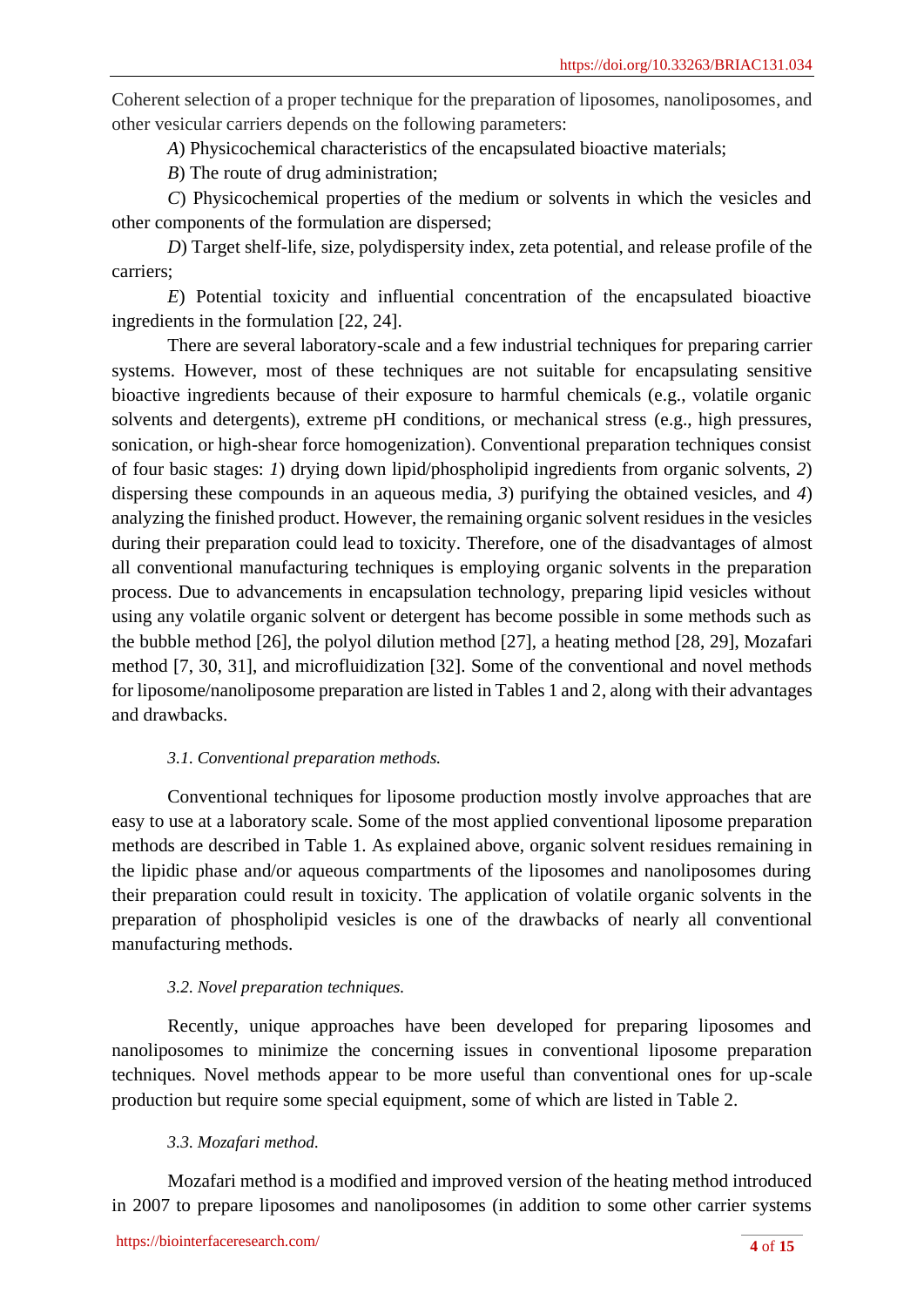such as tocosomes). Tocosome is a colloidal and vesicular bioactive carrier system, and the main constituents are phosphate-group-bearing alpha tocopherols [6]. Nevertheless, similar to nanoliposomes, they can also accommodate sterols, proteins, and polymers in their structure. Mozafari method is regarded as a green technology applied in the preparation of a number of carrier systems on industrial scales without using any organic solvents and at mild temperatures and pH conditions. Therefore, this technique could be conveniently applied to encapsulate heatsensitive materials such as nutraceuticals, drugs, and vaccines [33]. This method is economical and capable of manufacturing encapsulation systems, with superior monodispersity and storage stability using a simple protocol and one single vessel from small to large, industrial scales.

Recently, the development of functional foods and vaccines has rapidly progressed during the COVID-19 pandemic. As lipidic carriers represent one of the most advanced platforms for nutraceuticals and vaccine delivery, Mozafari Method has acceptable features in this regard.

Mozafari method could be explained in the following three steps [34] (Figure 1):

*1*. Adding nanoliposomal ingredients to a preheated (40–60 °C) mixture of the active agent and a polyol such as glycerol, propylene glycol, or sorbitol in a heat-resistant vessel.

*2*. Heating the mixture at 40–60 °C while stirring (e.g., at 1000 rpm) on a hotplate stirrer under an inert atmosphere (such as nitrogen or argon gas).

*3*. Following the manufacture of the nanoliposomes, the product must be kept at temperatures above the phase transition temperature of the phospholipid ingredients (Tc) under an inert atmosphere to allow the vesicles to anneal and stabilize. Subsequently, the temperature of the nanoliposomal formulation needs to be gradually brought down to an ambient temperature before storage.

The heating method, on the other hand, is composed of the following steps: *i*) Hydrating the ingredients in an aqueous medium for 1–2 h under nitrogen; *ii*) Mixing the dispersion with the material to be encapsulated and adding glycerol; *iii*) Mixing the sample (800–1,000 rpm) at a temperature above Tc of the lipids until all the lipids dissolved; and *iv*) Leaving the product above Tc under nitrogen for 1 h to allow the sample to anneal and stabilize [28, 29].

| <b>Preparation</b><br>method     | <b>Preparation procedure</b>                                                                                                                                                                                                                           | <b>Advantages</b>                                                                                                                                  | <b>Disadvantages</b>                                                                                                                                                                                                                 |
|----------------------------------|--------------------------------------------------------------------------------------------------------------------------------------------------------------------------------------------------------------------------------------------------------|----------------------------------------------------------------------------------------------------------------------------------------------------|--------------------------------------------------------------------------------------------------------------------------------------------------------------------------------------------------------------------------------------|
| Bangham<br>Method                | Dissolution of lipids in an<br>$\overline{\phantom{a}}$<br>organic phase<br>- Removal of the organic solvent,<br>usually via evaporation, to form a<br>lipid film<br>- Hydration of the dried lipid film<br>using an aqueous media such as a<br>buffer | -The first method introduced<br>for liposome preparation using<br>basic laboratory equipment                                                       | - Use of toxic organic solvents<br>- Production of large particles with<br>no control on size<br>- Poor encapsulation efficiencies<br>of hydrophilic materials<br>- Time-consuming<br>- Sterilization issue                          |
| Detergent<br>Depletion<br>Method | Formation of detergent-lipid<br>$\overline{\phantom{a}}$<br>micelles<br>- Removal of the detergent to form<br>liposomes                                                                                                                                | - Relatively mild process<br>Can be used for the<br>preparation of a wide variety<br>of vesicle types<br>-Homogeneous liposomes can<br>be obtained | final concentration of<br>Low<br>liposomes can be obtained<br>Low<br>entrapment<br>of<br>any<br>hydrophobic compound<br>Remaining detergent in the<br>$\overline{\phantom{a}}$<br>formulation can cause toxicity<br>- Time-consuming |
| Injection<br>Methods             | - Dissolution of lipid ingredients<br>into an organic phase<br>- Injection of the lipid solution into<br>an aqueous media                                                                                                                              | - Simple method                                                                                                                                    | Forming<br>heterogeneous<br>liposomes                                                                                                                                                                                                |

**Table 1.** Conventional techniques for liposome preparation (adapted with modifications from References [35,

36]).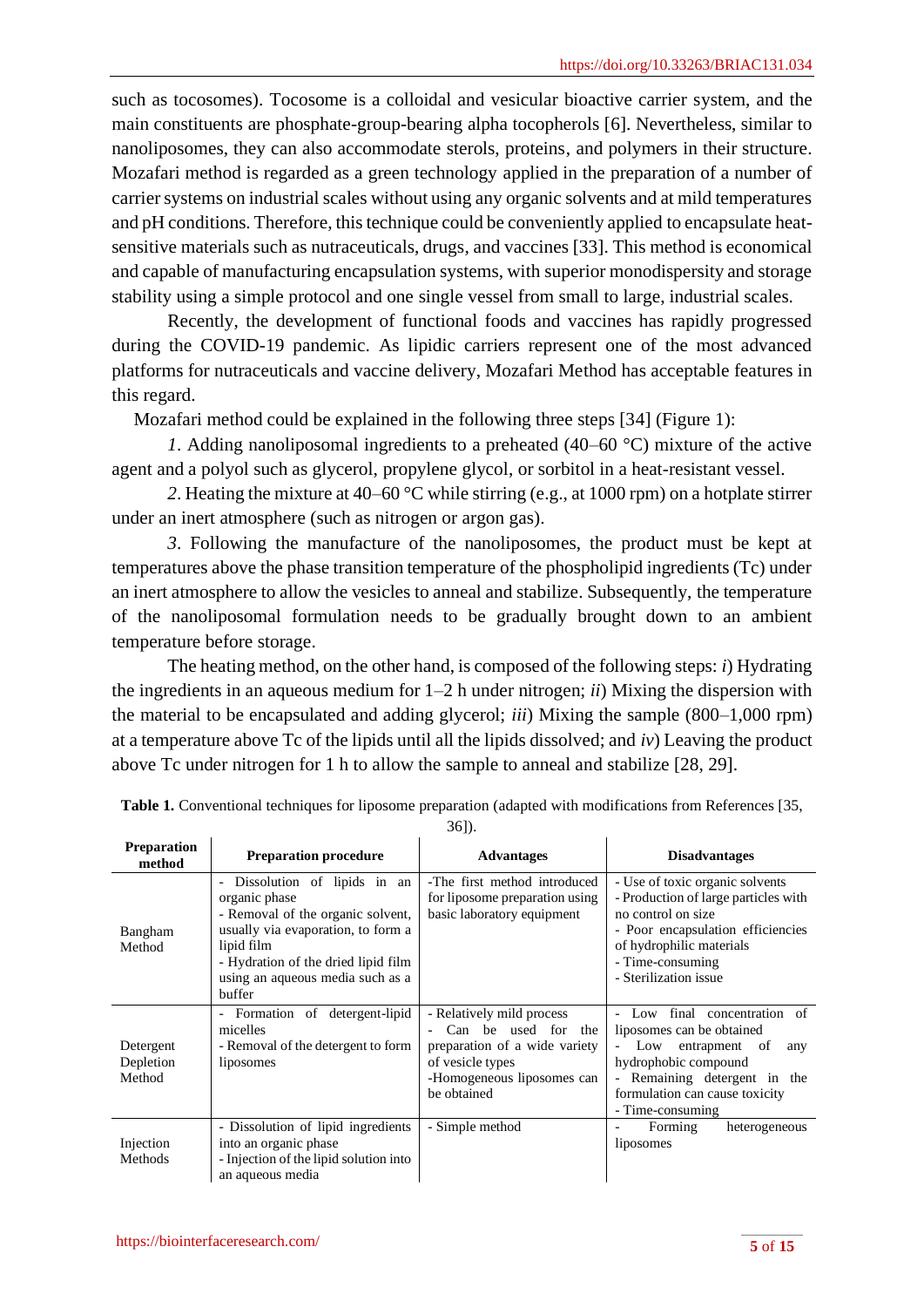| Preparation<br>method                      | <b>Preparation procedure</b>                                                                                                                                                                                                                                                                                                                                                                                   | <b>Advantages</b>                                                                                                                                                      | <b>Disadvantages</b>                                                                                                                    |
|--------------------------------------------|----------------------------------------------------------------------------------------------------------------------------------------------------------------------------------------------------------------------------------------------------------------------------------------------------------------------------------------------------------------------------------------------------------------|------------------------------------------------------------------------------------------------------------------------------------------------------------------------|-----------------------------------------------------------------------------------------------------------------------------------------|
| Emulsification<br>Method                   | - Dissolving lipids in an organic<br>solvent<br>- Mixing both organic and water<br>phases together                                                                                                                                                                                                                                                                                                             | Higher<br>encapsulation<br>efficiencies compared to the<br>injection methods                                                                                           | - Organic phase is not removed<br>soon afterward                                                                                        |
| Reverse-<br>Phase<br>Evaporation<br>Method | - Dissolving the lipids in an<br>organic solvent<br>- Adding a small volume of the<br>aqueous phase<br>Sonicating the solution to<br>$\omega_{\rm{eff}}$<br>produce inverted micelles<br>- Removing the organic solvent<br>using a rotary evaporator and<br>formation of a viscous gel                                                                                                                         | - Simple design<br>-Acceptable<br>encapsulation<br>efficiency                                                                                                          | - Not suitable for fragile molecules<br>such as peptides due to the contact<br>of the encapsulated compound<br>with an organic solvent. |
| Heating<br>method                          | - Hydrating the ingredients in an<br>aqueous medium for 1-2 h under<br>nitrogen<br>- Mixing the dispersion with the<br>material to be encapsulated and<br>adding glycerol<br>- Mixing the sample $(800-1,000)$<br>rpm) at a temperature above Tc of<br>the lipids until all the lipids<br>dissolved<br>- Leaving the product above Tc<br>under nitrogen for 1 h to allow the<br>sample to anneal and stabilize | No<br>toxic<br>solvents<br>$\overline{\phantom{a}}$<br><b>or</b><br>detergents required<br>- No need for sterilization<br>Possibility<br>of<br>scale-up<br>manufacture | Requirement<br>for<br>high<br>temperatures in some instances.                                                                           |
|                                            | Lipophilic<br>Hydrophilic<br>Phase                                                                                                                                                                                                                                                                                                                                                                             | Phase                                                                                                                                                                  |                                                                                                                                         |
|                                            | 40-60 °C<br>5 min                                                                                                                                                                                                                                                                                                                                                                                              | 40-60 °C<br>15-30 min                                                                                                                                                  | Ambient Temp.<br>30 min                                                                                                                 |

**Figure 1.** Schematic illustration of Mozafari method for preparation of carrier systems including liposomes, nanoliposomes, and tocosomes. The hydrophilic phase may contain a polyol as co-solvent/dispersant and watersoluble bioactive compounds, while the lipophilic phase contains lipid/phospholipid ingredients and may contain lipid-soluble bioactive compounds.

| <b>Preparation</b><br>method                                | <b>Preparation procedure</b>                                                                                                                                                        | <b>Advantages</b>                                                                                                                                                                                                          | <b>Disadvantages</b>                                                                                           |
|-------------------------------------------------------------|-------------------------------------------------------------------------------------------------------------------------------------------------------------------------------------|----------------------------------------------------------------------------------------------------------------------------------------------------------------------------------------------------------------------------|----------------------------------------------------------------------------------------------------------------|
| Freeze Drying<br>of Monophase<br><b>Solutions</b><br>Method | - Dissolving a phospholipid in t-<br>butyl alcohol to form an<br>isotropic monophase solution<br>- Freeze drying the solution                                                       | - Long-time storage<br>- Smaller and more uniform<br>particle size<br>- Used for both lipophilic and<br>hydrophilic<br>drugs                                                                                               | - Increased sucrose concentration<br>affects the polydispersity of<br>liposome particles                       |
| Microfluidic<br>Channel<br>Method                           | - Dissolving a stream of lipid in<br>alcohol passing between two<br>aqueous streams in a<br>microfluidic channel<br>- Mixing at the liquid interfaces<br>and thus liposomes forming | - Size and size distribution of<br>the liposomes are controlled<br>- Used for drug encapsulation<br>immediately before use<br>- Eliminating shelf-life<br>limitations of the current<br>liposome preparation<br>techniques | - High-pressure treatment may<br>damage the structure/function of<br>the drug and other bioactive<br>compounds |
| Membrane<br>Contactor<br>Method                             | - Pressing lipid at temperatures<br>above the melting point passing<br>the molten phase through the<br>membrane                                                                     | - Producing solid-lipid particles<br>- Simple design<br>- Controlling the size<br>- Scaling-up abilities                                                                                                                   | <b>NA</b>                                                                                                      |

|  | Table 2. Novel techniques for liposome preparation (adapted with modifications from References [35-37]). |
|--|----------------------------------------------------------------------------------------------------------|
|--|----------------------------------------------------------------------------------------------------------|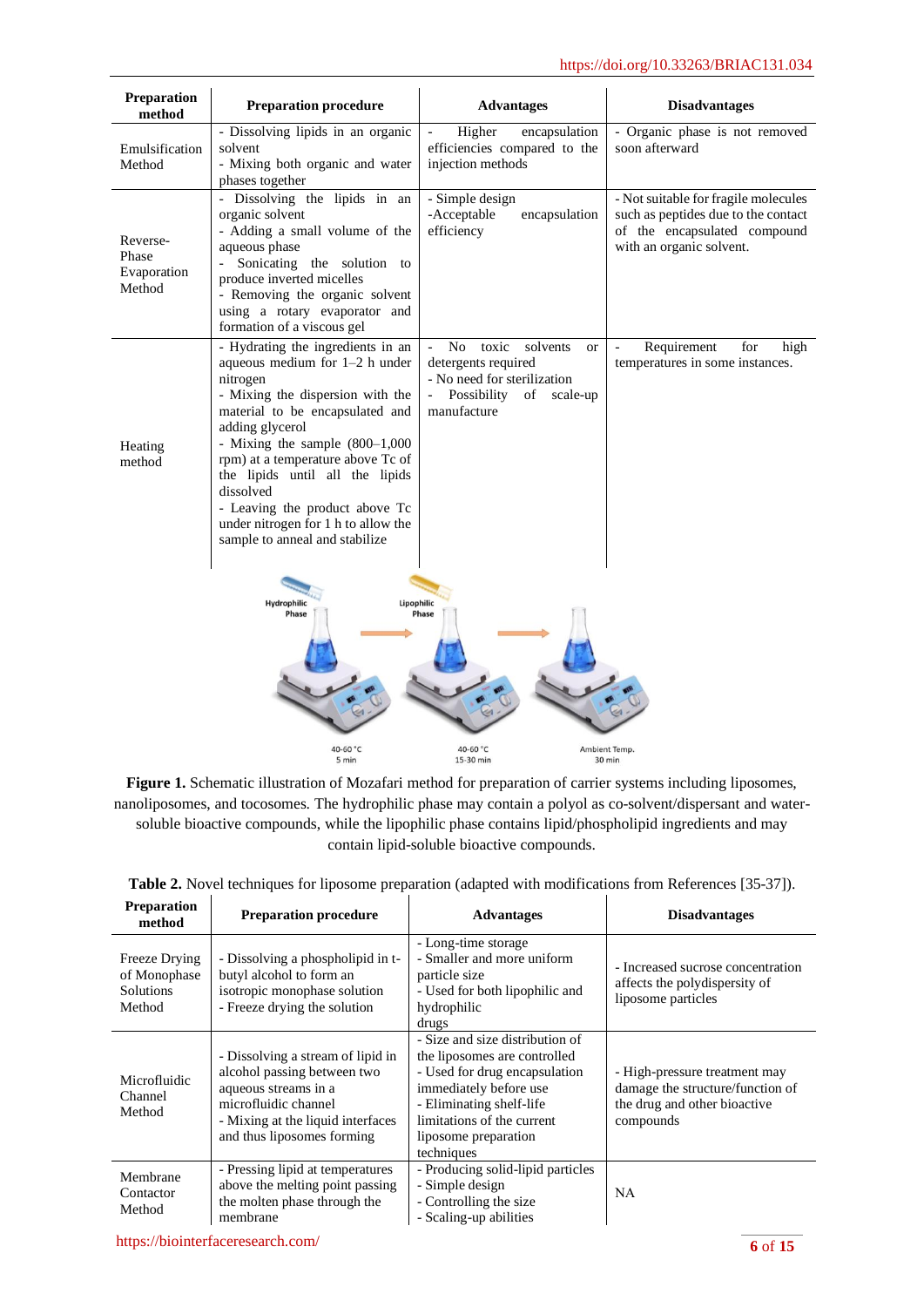| <b>Preparation</b><br>method | <b>Preparation procedure</b>                                                                                                                                                                                                                                                   | <b>Advantages</b>                                                                                                                                                                  | <b>Disadvantages</b>                                                  |
|------------------------------|--------------------------------------------------------------------------------------------------------------------------------------------------------------------------------------------------------------------------------------------------------------------------------|------------------------------------------------------------------------------------------------------------------------------------------------------------------------------------|-----------------------------------------------------------------------|
| Dense Gas<br>Techniques      | - Using the substance in the<br>region surrounding the critical<br>point, mostly carbon dioxide                                                                                                                                                                                | - Replacing many organic<br>solvents<br>- Using non-flammable, non-<br>toxic, non-corrosive,<br>inexpensive, environmentally<br>acceptable material<br>- Recovering solvent easily | - Need for sterile operating<br>conditions and one-step<br>production |
| Mozafari<br>Method           | - Adding the ingredients to a<br>preheated (<60 $^{\circ}$ C) mixture of<br>the active agent and glycerol<br>- Mixing and heating the<br>ingredients at a mild shear force<br>$(e.g., 1000$ rpm) under an inert<br>atmosphere<br>- Annealing the formulation<br>before storage | - No degradation of the lipid<br>ingredients and encapsulated<br>bioactive compounds<br>- Requires single vessel<br>- Possible up-scale production                                 | NA.                                                                   |

## **4. Recent Patents on Methods for Liposome Preparation (2010-2020)**

Lipid-based carriers, including liposomes, nanoliposomes, solid-lipid nanoparticles (SLN), archaeosomes, and vesicular phospholipid gels [22], currently hold an outstanding position among drug delivery systems. In clinical applications, liposome-encapsulated drugs have been proven to be most useful for their ability to reduce the side effects of the encapsulated drugs compared with the non-encapsulated drugs. Due to their application as experimental biomembrane models since the 1960s, lipid dispersions in water are currently one of the most methodically studied lyotropic liquid crystalline structures. Consequently, the mechanisms of formation of bilayer-lipid-vesicles are well elaborated, and a variety of methods for their manufacture have been developed [8, 26, 34, 37]. Among the conventional methods for liposome preparation, the oldest technique (based on dissolving the liposomal ingredients in organic solvents) is currently known as "thin-film hydration" [22, 34, 35]. A common limitation of conventional methods includes dissolving phospholipid solution in organic solvents prior to dispersion in an aqueous phase. However, the toxicity of organic residue is a major problem in their pharmaceutical application. The use of a volatile organic solvent may also affect the chemical structure and stability of the encapsulated drugs. On the other hand, exposures to detergents, sonication, or high shear-force homogenization, employed in conventional methods, are not suitable for processing fragile drug compounds. The drawbacks of the conventional liposome preparation methods also include being complex, time-consuming, and high cost for large-scale manufacture. Since industrial-scale liposome production has become a reality, several increasingly attractive procedures have extended the range of liposome manufacture techniques. Some of these new methods represent advancements of the conventional techniques allowing for scale-up, better reproducibility, and enhanced process control. Different preparation techniques of lipid-based carrier systems mentioned in recent patents are listed in Table 3.

| Patent number | Patent Title / Inventor(s)                                                                                          | <b>Reference</b> |
|---------------|---------------------------------------------------------------------------------------------------------------------|------------------|
| US2010202928  | Microfluidic apparatus to control liposome formation                                                                |                  |
| US8715591     | Gaitan et al. (2014)                                                                                                | [38]             |
| WO200232564   |                                                                                                                     |                  |
| EP1334765     | Process for producing liposome and apparatus thereof                                                                | [39]             |
| JP2002535796  | Otake <i>et al.</i> (2004)                                                                                          |                  |
| US2004099976  |                                                                                                                     |                  |
| US2010239521  | Method for the preparation of micro-and nano-sized carrier systems for the<br>encapsulation of bioactive substances | [14]             |

**Table 3.** Recent patents on methods for liposome preparation.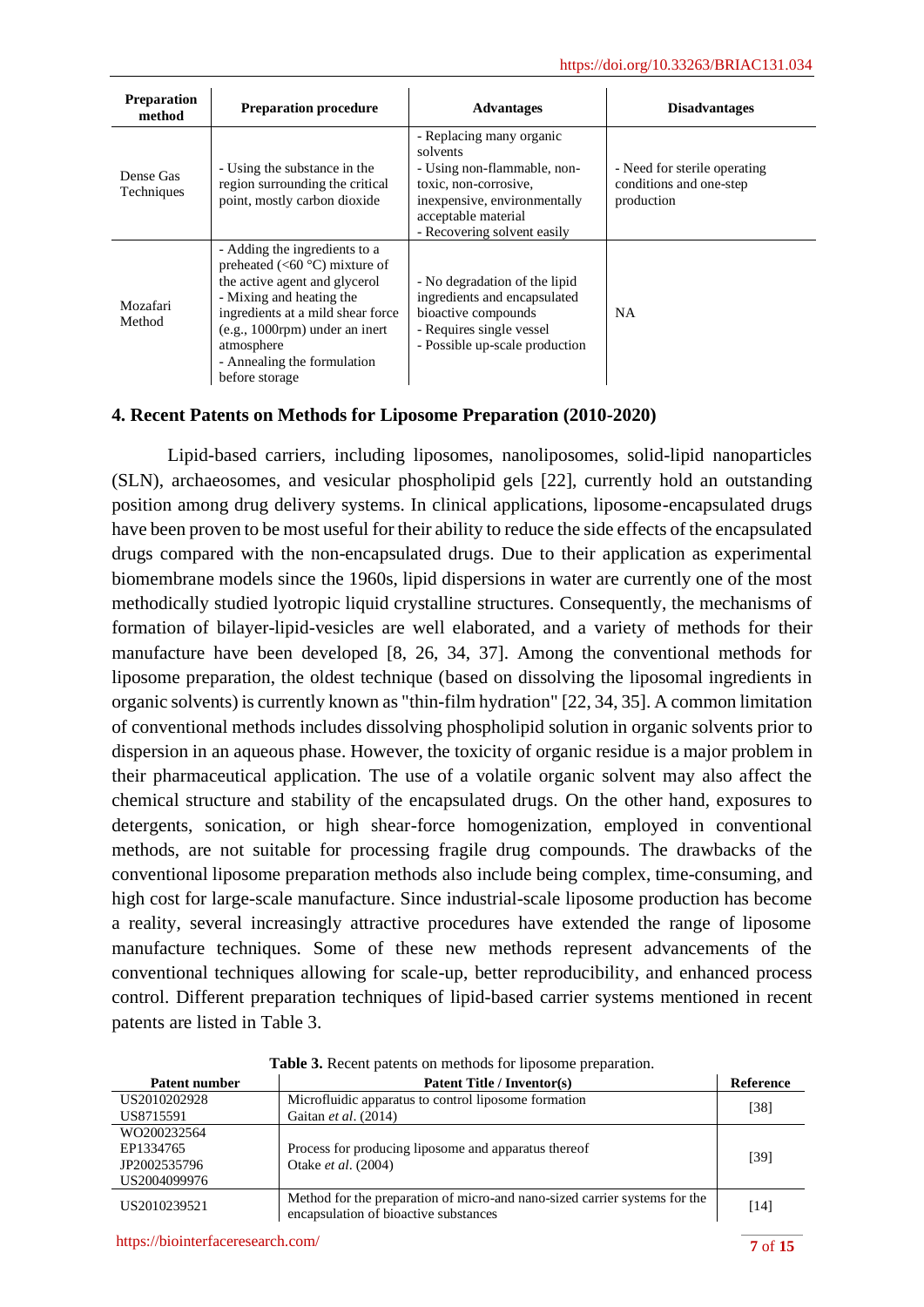| <b>Patent number</b>         | <b>Patent Title / Inventor(s)</b>                                                                                                          |        |
|------------------------------|--------------------------------------------------------------------------------------------------------------------------------------------|--------|
|                              | Mozafari (2010)                                                                                                                            |        |
| US2010247620                 | Method for co-encapsulation of combination drugs and co-encapsulated<br>combination drugs product<br>Castor & Corp $(2014)$                | [40]   |
| WO2011105835                 | Method and apparatus for preparing novel liposome<br>Hwang et al. (2011)                                                                   | $[41]$ |
| WO2013059133<br>AU2012326370 | Method for lyophilizing liposomes<br>Cabral-Lilly et al. (2012)                                                                            | $[42]$ |
| US9592198B2                  | Microfluidic liposome synthesis, purification and active drug loading<br>Hood & De Voe (2014)                                              | [43]   |
| CN106345542B                 | A kind of micro-fluidic chip and preparation method thereof preparing<br>liposome for multi-emulsion method<br>Yuying et al. (2016)        | [44]   |
| WO2018127016A1               | Light-responsive liposome, preparation method and application thereof<br>Guanjing et al. (2017)                                            | [45]   |
| CN108939090B                 | Liposome, preparation method and application<br>Liangcheng et al. (2018)                                                                   | [46]   |
| CA3089529A1                  | A novel blank liposome with ginsenoside rg3 or its analog as membrane<br>materials and preparations and uses thereof<br>Wang et al. (2019) | $[47]$ |
| CN111544393A                 | Preparation method of drug-loaded liposome<br>Ting & Ning (2020)                                                                           | [48]   |
| CN112401009A                 | Liposome, preparation method and application thereof<br>Jian et al. (2020)                                                                 | [49]   |

## **5. Patents Incorporating "Mozafari Method"**

A particularly robust and simple technique for liposome preparation without using organic solvents, detergents, high-shear-force procedures, extreme pH values, etc., is the Mozafari method. The method can also be used for the manufacture of other carrier systems, including nanoliposomes, tocosomes, niosomes, solid-lipid-nanoparticles, and vesicular gels [7, 34, 35]. In this method, heating and stirring of the aqueous lipid dispersion may occur simultaneously [7, 14]. Temperature and mechanical agitation provide adequate energy for the formation of stable liposomes. The particle size can be controlled by the phospholipid selection as well as the duration of the overall process. Bioactive agents (e.g., vaccine candidates, diagnostic agents, drugs, nutraceuticals, genetic material) can be added at several stages, which provides flexibility to the invented method to allow the encapsulation of a wide variety of molecules and compounds.

| <b>Patent number</b>           | <b>Title</b>                                                                                      | <b>Application</b>                                                                                                                                                                                                                                                                                                                                                                                                   | <b>Reference</b>  |
|--------------------------------|---------------------------------------------------------------------------------------------------|----------------------------------------------------------------------------------------------------------------------------------------------------------------------------------------------------------------------------------------------------------------------------------------------------------------------------------------------------------------------------------------------------------------------|-------------------|
| WO2013087083A1;<br>US9636414B2 | Particles comprising<br>single-stranded RNA<br>and double-stranded<br>RNA for<br>immunomodulation | The useful carriers for RNA include lipidic carriers such<br>as cationic lipids, liposomes, and micelles. In spite of<br>different methods utilized for liposome preparation,<br>Mozafari method, as a novel method, is employed to<br>produce materials for human use.                                                                                                                                              | [50]              |
| WO2012095660A2                 | Method using<br>fluorinated<br>amphiphiles                                                        | Method of inhibiting the insertion of one or more<br>membrane proteins into a lipid bilayer. It also relates to a<br>method of inserting a predetermined number of<br>membrane proteins into a lipid bilayer liposome. Lipid<br>bilayers could be prepared using Montal & Mueller or<br>Mozafari method.                                                                                                             | [51]              |
| US8663599B1                    | Pharmaceutical<br>composition of<br>nanoparticles                                                 | A pharmaceutical composition of pH-sensitive liposome<br>nanoparticles for lodging in a target tissue cell in situ of<br>an animal subject, the nanoparticles comprising a proton-<br>releasing photosensitive compound that releases protons<br>upon photolysis, wherein the compound is in vesicles of<br>the liposomes. New methods such as the Mozafari<br>method and extrusion produce liposomes for human use. | $\left[52\right]$ |

| Table 4. Recent patents have elaborated Mozafari method as a technique for liposome preparation |  |  |
|-------------------------------------------------------------------------------------------------|--|--|
|                                                                                                 |  |  |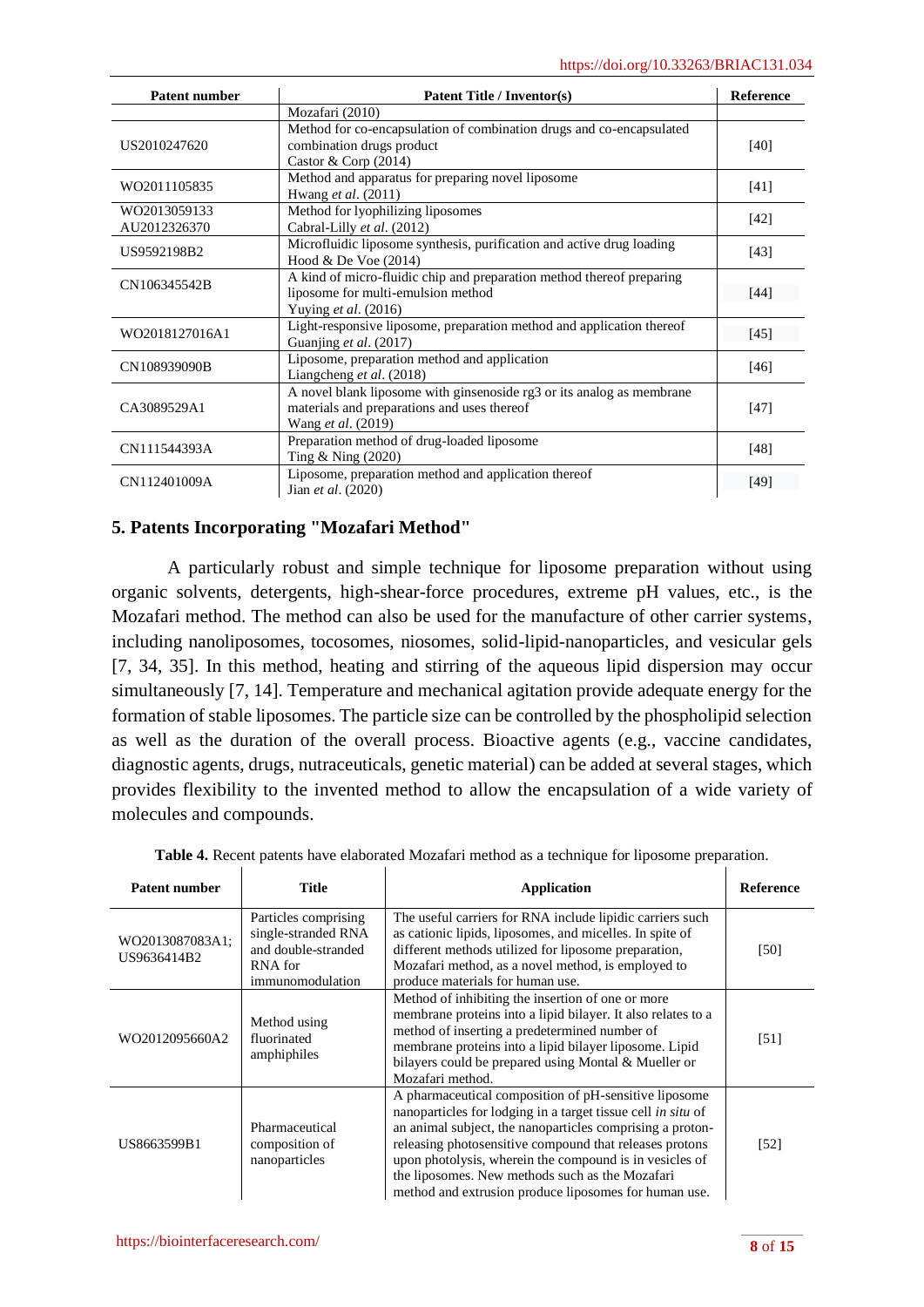| Patent number                                | Title                                                                                               | <b>Application</b>                                                                                                                                                                                                                                                                                                                                                                                                                                                                                                                                  | Reference         |  |
|----------------------------------------------|-----------------------------------------------------------------------------------------------------|-----------------------------------------------------------------------------------------------------------------------------------------------------------------------------------------------------------------------------------------------------------------------------------------------------------------------------------------------------------------------------------------------------------------------------------------------------------------------------------------------------------------------------------------------------|-------------------|--|
| US20150190843A1                              | Method of preparing<br>silica-coated<br>nanodiamonds                                                | This patent involves contacting a nanodiamond<br>encapsulated in a liposome with a silica precursor and<br>reacting the silica precursor to form a silica coating on<br>the nanodiamond. Liposomes were fabricated by<br>sonicating phospholipids in water. Liposomes can also be<br>prepared by the Mozafari method.                                                                                                                                                                                                                               | [53]              |  |
| WO2013192190A1;<br>US20150150245A1           | Liposomal<br>formulations                                                                           | Liposomal formulations comprising pesticides,<br>nematicides, or herbicides are provided to control pests<br>and weeds. Pesticides and herbicides can be entrapped in<br>lipid vesicles produced by any method, including heating,<br>Mozafari, or extrusion methods.                                                                                                                                                                                                                                                                               | $[54]$            |  |
| US9889208B2                                  | Lipid-based drug<br>carriers for rapid<br>penetration through<br>mucus linings                      | Different methods for the manufacture of mucus-<br>penetrating lipid nanoparticles are described along with<br>their applications. The nanoparticles include lipid<br>molecules, one or more PEGylated lipids, and additional<br>ingredients that stabilize the particles chemically and<br>physically. Sonication is considered a harsh preparation<br>method as it can damage the structure of the encapsulated<br>drug. Robust and safe methods such as the Mozafari<br>method and extrusion are employed to produce materials<br>for human use. | $\left[55\right]$ |  |
| US20160270400A1                              | Liposome-attractant<br>formulations                                                                 | Liposomal-attractant formulations comprising pesticides<br>or nematicides are regarded for the control of pests. The<br>liposomal-attractant formulations can be applied to pre- or<br>post-emergent crops and to the soil, plant media, plants,<br>plant tissues, and seeds to treat or control pest or nematode<br>infections of humans and animals. The Mozafari method,<br>extrusion, polyol dilution, bubble, and heating method can<br>be used for the manufacturing of liposomes.                                                            | [56]              |  |
| US20160324986A1                              | Compositions and<br>methods for providing<br>active telomerase to<br>cells in vivo                  | Liposomes were employed for delivering to target cells in<br>a subject, nucleic acids for expressing telomerase reverse<br>transcriptase and/or telomerase RNA components. The<br>therapeutic genes were encapsulated in the liposomes<br>according to any of the well-known encapsulation<br>techniques. These methods include the Mozafari method,<br>sonication, freeze/thaw, evaporation, and extrusion<br>through membrane filters.                                                                                                            | [57]              |  |
| US9801862B2                                  | Immunosuppressive<br>treatments,<br>formulations, and<br>methods                                    | Inventive methods and formulations have been provided<br>for immunosuppressive therapy for dry eye and other<br>related immune-mediated eye diseases. The formulations<br>comprise one or more immunomodulatory drugs such as<br>liposome-encapsulated rapamycin and tacrolimus.<br>Mozafari method is regarded as a safe method for<br>preparing liposomes to entrap rapamycin and tacrolimus.                                                                                                                                                     | $[58]$            |  |
| WO2015110777A1                               | Method for<br>controlling the<br>movement of a<br>polynucleotide<br>through a<br>transmembrane pore | According to this patent, lipid bilayers can be employed<br>as biosensors to detect the presence of different<br>substances. Suitable lipid/phospholipid bilayers include<br>liposomes and nanoliposomes. It is offered to use<br>sonication, extrusion, or the Mozafari method to form<br>liposomes.                                                                                                                                                                                                                                               | $[59]$            |  |
| US20180360755A1                              | Target-specific<br>delivery of<br>therapeutic agents                                                | Isolated peptides targeting cardiovascular disease are<br>described. Targeting peptides are encapsulated in<br>delivery vehicles which are but not limited to liposomes,<br>micelles, non-liposomal nanoparticles. Liposome<br>formation is done by sonicating, extrusion, or Mozafari<br>method.                                                                                                                                                                                                                                                   | [60]              |  |
| US20160120806A1                              | Nanocrystals formed<br>in a<br>microenvironment                                                     | The methods of forming nanocrystals in a<br>microenvironment and the compositions formed,<br>including pharmaceutical compositions, are discussed.<br>The therapeutic properties of many drugs are improved<br>by incorporation into liposomes. New methods such as<br>extrusion and the Mozafari method are employed to<br>produce materials for human use.                                                                                                                                                                                        | [61]              |  |
| WO2017218824A1                               | Anti-guanosine<br>antibody as a<br>molecular delivery<br>vehicle                                    | Guanosine-targeted nanocarriers for encapsulating an<br>active agent and delivering it to extracellular guanosine<br>and DNA are discussed. The Mozafari method, extrusion<br>methods, the polyol dilution method, the bubble method,                                                                                                                                                                                                                                                                                                               | $[62]$            |  |
| https://biointerfaceresearch.com/<br>9 of 15 |                                                                                                     |                                                                                                                                                                                                                                                                                                                                                                                                                                                                                                                                                     |                   |  |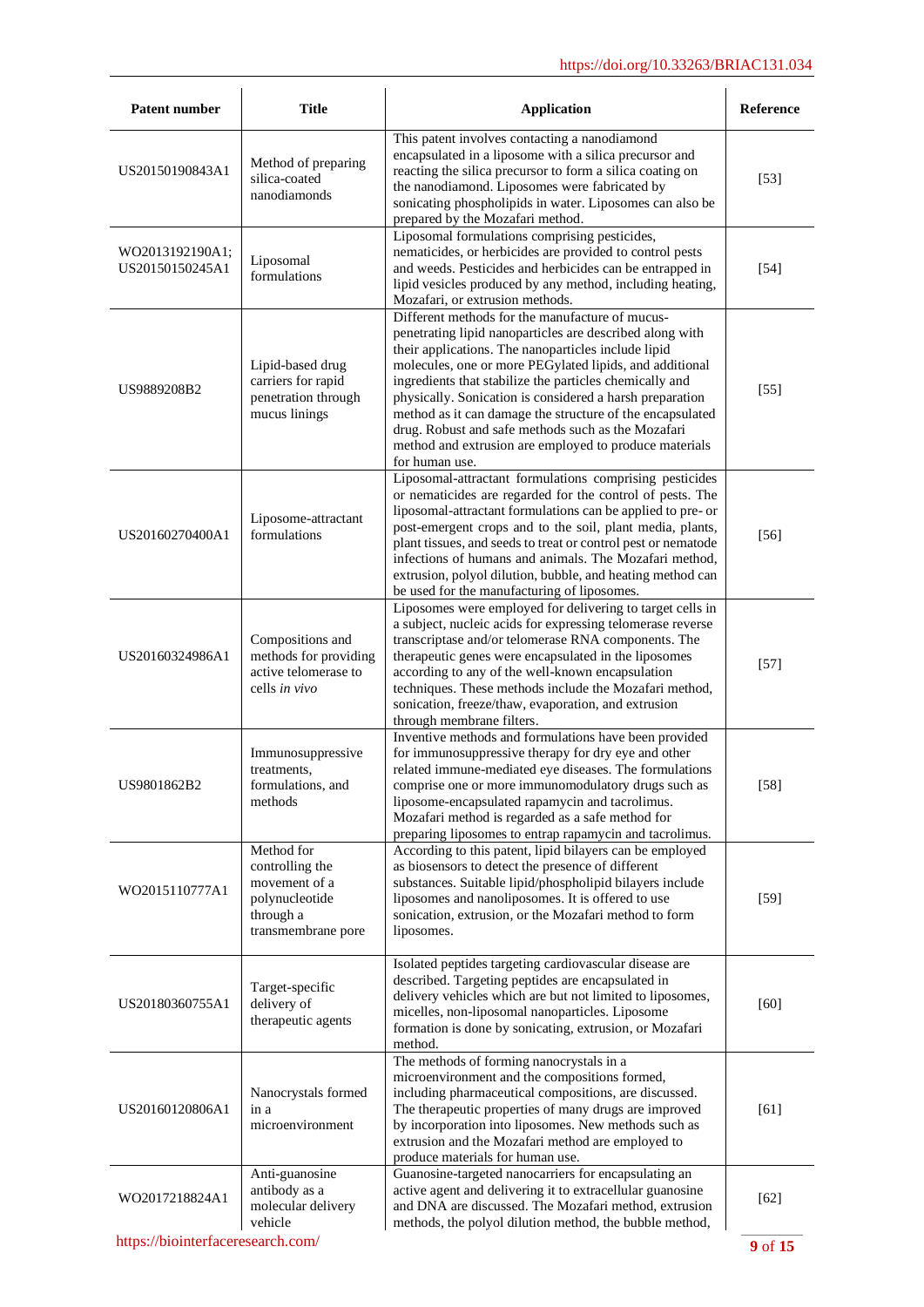| <b>Patent number</b> | <b>Title</b>                                                                                                         | <b>Application</b>                                                                                                                                                                                                                                                                                                                                                                                                                                                                                                                                       | Reference |
|----------------------|----------------------------------------------------------------------------------------------------------------------|----------------------------------------------------------------------------------------------------------------------------------------------------------------------------------------------------------------------------------------------------------------------------------------------------------------------------------------------------------------------------------------------------------------------------------------------------------------------------------------------------------------------------------------------------------|-----------|
|                      |                                                                                                                      | and the heating method can be employed to produce<br>liposomal carriers.                                                                                                                                                                                                                                                                                                                                                                                                                                                                                 |           |
| AU2017286733B2       | Antibody-mediated<br>autocatalytic, targeted<br>delivery of<br>nanocarriers to tumors                                | DNA-targeted nanocarriers encapsulate an active agent<br>and deliver it to extracellular DNA are discussed. The<br>nanocarriers, for example, polymeric particles,<br>liposomes, and multilamellar vesicles, have targeting<br>moiety that targets DNA. Carrier manufacturing methods<br>include the Mozafari method, extrusion methods, the<br>polyol dilution method, the bubble method, and the<br>heating method.                                                                                                                                    | $[63]$    |
| US20180360758A1      | Nanoliposomes<br>comprising<br>corticosteroids as<br>medicaments and<br>methods to prepare<br>them                   | A nanoliposome comprises at least one outer lipid bilayer<br>and at least one corticosteroid encapsulated by at least<br>one lipid bilayer. The size of the nanoliposome is<br>between 10 - 1000 nm or 50 - 150 nm. These<br>nanoliposomes are used as a medicament and for use in<br>the treatment of cardiovascular disease. Methods to<br>prepare such liposomes include extrusion methods,<br>sonication methods, and the Mozafari method.                                                                                                           | $[64]$    |
| US20200087724A1      | Method for attaching<br>one or more<br>polynucleotide<br>binding proteins to a<br>target polynucleotide              | New techniques for attaching one or more polynucleotide<br>binding proteins to a target polynucleotide are described<br>along with characterization thereof. The methods have<br>been adapted for manufacturing lipid bilayers by<br>clamping liposomes. The techniques necessitate stable,<br>giant unilamellar liposomes and the fabrication of small<br>apertures in materials having a glass surface. Liposomes<br>can be prepared by the Mozafari method, sonication, or<br>extrusion.                                                              | [65]      |
| US20210180124A1      | Coupling method                                                                                                      | The patent describes a novel method of determining the<br>presence or absence of an analyte and its characterization.<br>As part of the invention, the analyte is coupled to a<br>membrane, which is preferably a lipid bilayer. These<br>lipid bilayers can be employed for in vitro analysis of<br>membrane proteins by single-channel recording.<br>Alternatively, it can be utilized as a biosensor to detect<br>the presence of a range of materials. These lipid bilayers<br>can be formed using the Mozafari method, sonication, or<br>extrusion. | [66]      |
| US20210147904A1      | Methods for<br>delivering an analyte<br>to transmembrane<br>pores                                                    | A novel technique for delivering an analyte to a<br>transmembrane pore in a membrane is described. Lipid<br>bilayers can be employed as biosensors to detect the<br>presence of different substances. The methods of<br>preparation of the bilayers have been discussed. Mozafari<br>method is suggested as a proper technique.                                                                                                                                                                                                                          | [67]      |
| US20210292376A1      | Mutant csgg pores                                                                                                    | It relates to mutant forms of the outer membrane-located<br>lipoprotein CsgG, particularly modifications at one or<br>more positions Tyr51; Asn55; and Phe56. The method<br>requires stable, giant, and unilamellar liposomes.<br>Liposomes can be formed by Mozafari method of<br>sonication or extrusion.                                                                                                                                                                                                                                              | $[68]$    |
| US20210205447A1      | Cytotoxic<br>immunostimulating<br>particles and uses<br>thereof                                                      | The invention relates to immunomodulating cytotoxic<br>particles comprising immunostimulating RNA<br>comprising a cytotoxic nucleotide or cytotoxic nucleotide<br>having pharmaceutical uses. The useful carriers include<br>lipid-containing carriers, cationic lipids, liposomes, and<br>micelles. Mozafari method is employed as it does not<br>damage the encapsulated drugs.                                                                                                                                                                        | $[69]$    |
| US20210269872A1      | Mutant pores                                                                                                         | The invention relates to mutant forms of the outer<br>membrane-located lipoprotein CsgG and analyte<br>detection and characterization using said mutant CsgG.<br>The method requires stable, giant, and unilamellar<br>liposomes which can be produced by the Mozafari<br>method, sonication, or extrusion.                                                                                                                                                                                                                                              | [70]      |
| AU 2021105510        | Compositions and<br>green technology<br>methods for the<br>fortification of solid<br>and semi-solid food<br>products | A new method and several formulations are described for<br>the fortification of solid-type and partially solid-type<br>foods. The encapsulation technology was based on the<br>Mozafari method as a green, environment-friendly<br>procedure.                                                                                                                                                                                                                                                                                                            | $[71]$    |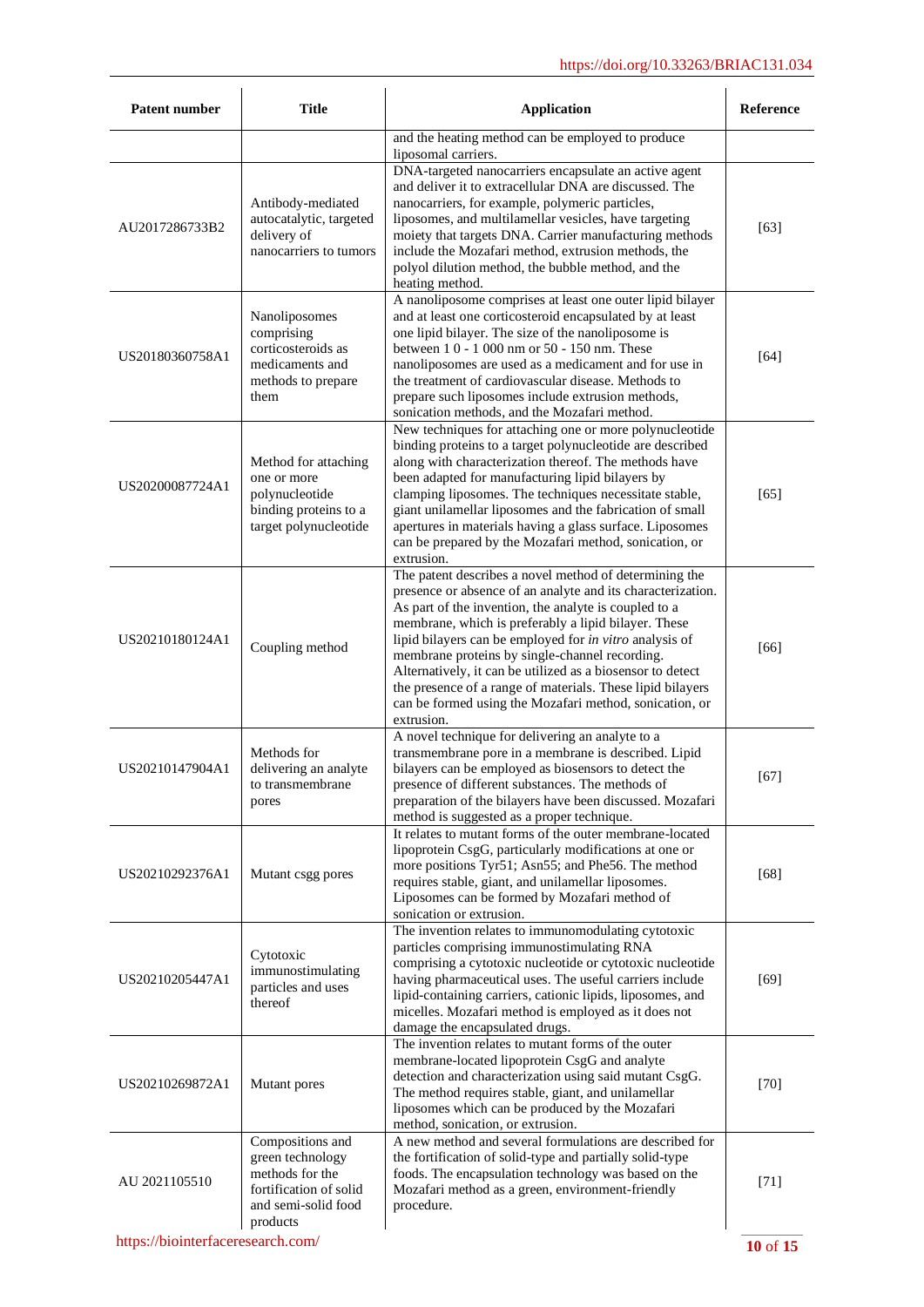Consequently, the drug can be added: (*i*) initially, along with the liposome ingredients and the aqueous medium; (*ii*) after the heating and agitation has been initiated; or (*iii*) after the termination of the heating and stirring step, i.e., after the carrier system has completely formed. The last protocol is suitable for temperature-sensitive materials. The method is fast and efficient since it avoids using carrier materials to be hydrated separately before heating and avoids exposure to volatile organic solvents. It is completely suitable for large-scale liposome production for pharmaceutical, cosmetic, nutraceutical, and food industries [7, 14, 34, 35]. Taking the Mozafari method as a model Greentech procedure, all patents in which this technique is incorporated, utilized, or cited are listed in Table 4.

As a result of the innovations and progress in liposomology, several liposomal drug products have been approved and are in clinical use, while more formulations are in the final clinical trials [72]. Trends in the increase of the number of patents on the Mozafari method are depicted in Figure 2.



**Figure 2**. Number of patents on Mozafari method since 2010. The data source was Google Patents.

## **6. Perspectives**

Encapsulation and controlled release of bioactive compounds have enabled researchers and industries to add novel aspects to conventional drug formulations, vaccines, diagnostic agents, and food products. Encapsulated drugs have been proven to be most useful for reducing the side effects compared to free drugs and targeting them to the precise location where their effect is needed *in vivo* and *in vitro*. This has resulted in an overall increase in the therapeutic index by increasing efficacy and bioavailability while reducing or eliminating toxicity. This review article presents innovations on the methods of preparation of encapsulation systems, emphasizing green-tech approaches. As a most simple and robust preparation technique, the article is focused on the Mozafari method developed in our laboratory. The method has been utilized to formulate encapsulated therapeutic agents, vitamins, antioxidants, and nutraceuticals, to name but a few by other research groups as well. The success of lipidic encapsulation systems, for instance, to reach the market - after being approved for human and animal use - is due to the novel production methods allowing for facile scale-up, satisfactory reproducibility, and process control. These characteristics allow a coherent design approach to achieve clinical objectives and point to an increase in the variety of novel and increasingly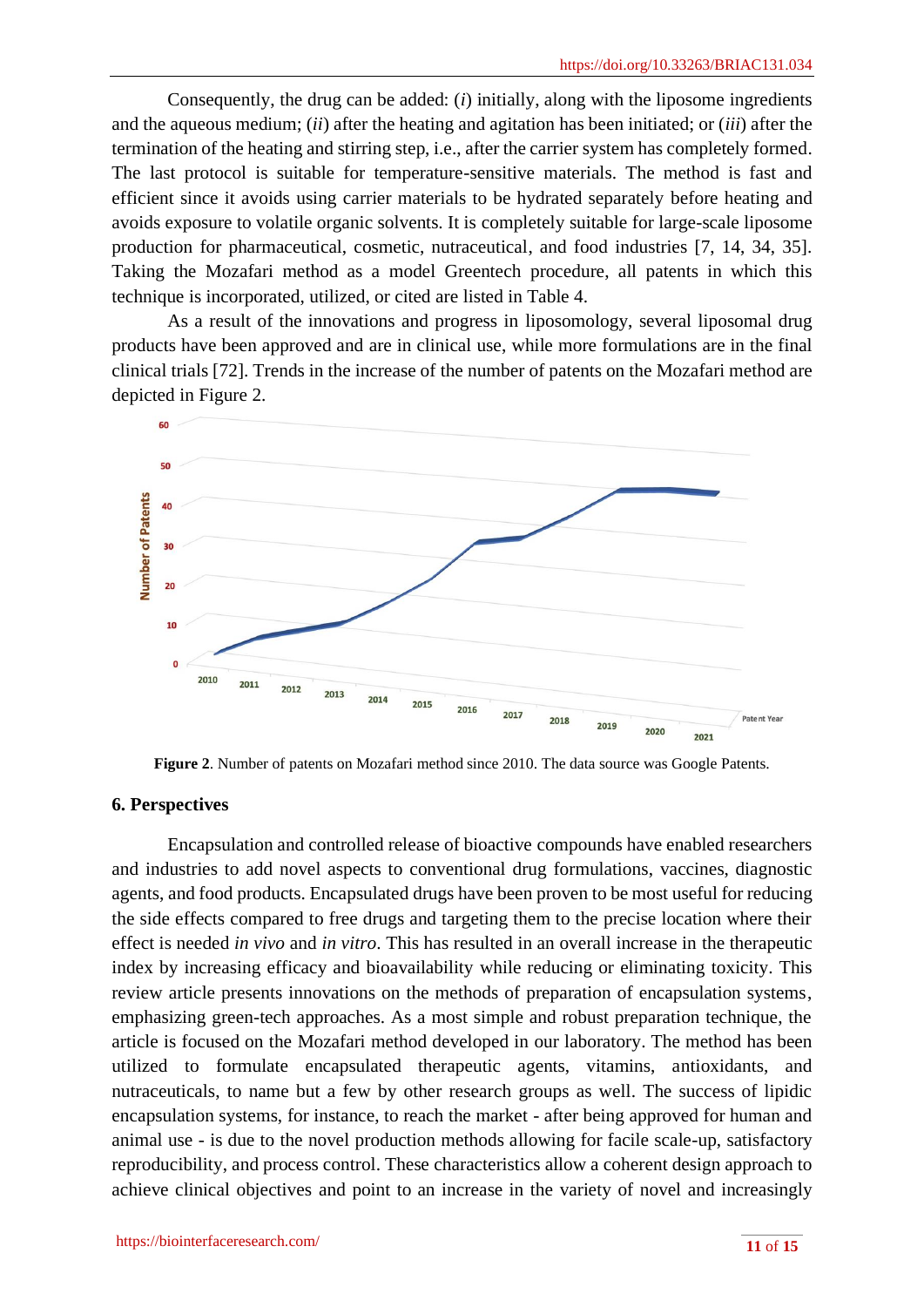sophisticated lipid-based carriers in the future. It is envisaged that the nutraceutical share of the food and drug market will exceed the current rate of around 500 Billion US Dollars.

# **Funding**

This research received no external funding.

## **Acknowledgments**

This research has no acknowledgment.

## **Conflicts of Interest**

The authors declare no conflict of interest.

#### **References**

- 1. Detsi, A.; Kavetsou, E.; Kostopoulou, I.; Pitterou, I.; Pontillo, A.R.N.; Tzani, A.; Christodoulou, P.; Siliachli, A.; Zoumpoulakis, P. Nanosystems for the encapsulation of natural products: The case of chitosan biopolymer as a matrix. *Pharmaceutics* **2020**, *12*, 669-717[, https://doi.org/10.3390/pharmaceutics12070669.](https://doi.org/10.3390/pharmaceutics12070669)
- 2. Fernandes, E.; Soares, T.B.; Goncalves, H.; Lucio, M. Spectroscopic Studies as a Toolbox for Biophysical and Chemical Characterization of Lipid-Based Nanotherapeutics. *Front Chem* **2018**, *6*, 323, [https://doi.org/10.3389/fchem.2018.00323.](https://doi.org/10.3389/fchem.2018.00323)
- 3. Faria, M.J.; Lopes, C.M.; Neves, J.D.; Lucio, M. Lipid Nanocarriers for Anti-HIV Therapeutics: A Focus on Physicochemical Properties and Biotechnological Advances. *Pharmaceutics* **2021**, *13*, 1294, [https://doi.org/10.3390/pharmaceutics13081294.](https://doi.org/10.3390/pharmaceutics13081294)
- 4. Lopes, C.M.; Silva, J.; Real Oliveira, M.E.C.D.; Lúcio, M. Lipid-based colloidal carriers for topical application of antiviral drugs. In Design of Nanostructures for Versatile Therapeutic Applications; Grumezescu, A.M., Ed.; William Andrew Publishing: Oxford, UK, **2018**, 565-622, [https://doi.org/10.1016/B978-0-12-813667-6.00014-0.](https://doi.org/10.1016/B978-0-12-813667-6.00014-0)
- 5. Augustin, M.A.; Hemar, Y. Nano-and micro-structured assemblies for encapsulation of food ingredients. *Chem Soc Rev* **2009**, *38*, 902-912, [https://doi.org/10.1039/B801739P.](https://doi.org/10.1039/B801739P)
- 6. Rashwan, A.K.; Karim, N.; Xu, Y.; Xie, J.; Cui, H.; Mozafari, M.R.; Chen, W. Potential micro-/nanoencapsulation systems for improving stability and bioavailability of anthocyanins: An updated review. *Rev Food Sci Nutr* **2021**, 1-24, [https://doi.org/10.1080/10408398.2021.1987858.](https://doi.org/10.1080/10408398.2021.1987858)
- 7. Colas, J.C.; Shi, W.; Rao, V.M.; Omri, A.; Mozafari, M.R.; Singh, H. Microscopical investigations of nisinloaded nanoliposomes prepared by Mozafari method and their bacterial targeting. *Micron* **2007**, *38*, 841-847, [https://doi.org/10.1016/j.micron.2007.06.013.](https://doi.org/10.1016/j.micron.2007.06.013)
- 8. Putri, D.C.A.; Dwiastuti, R.; Marchaban, M.; Nugroho, A.K. Optimization of mixing temperature and sonication duration in liposome preparation. *J Pharm Sci Comm* **2017**, *14*, 79-85, [https://doi.org/10.24071/jpsc.00728.](https://doi.org/10.24071/jpsc.00728)
- 9. Poudel, A.; Gachumi, G.; Wasan, K.M.; Dallal Bashi, Z.; El-Aneed, A.; Badea, I. Development and characterization of liposomal formulations containing phytosterols extracted from canola oil deodorizer distillate along with tocopherols as food additives. *Pharmaceutics* **2019**, *11*, 185, [https://doi.org/10.3390/pharmaceutics11040185.](https://doi.org/10.3390/pharmaceutics11040185)
- 10. Zarrabi, A.; Zarepour, A.; Khosravi, A.; Alimohammadi, Z.; Thakur, V.K. Synthesis of Curcumin Loaded Smart pH-Responsive Stealth Liposome as a Novel Nanocarrier for Cancer Treatment. *Fibers* **2021**, *9*, 19, [https://doi.org/10.3390/fib9030019.](https://doi.org/10.3390/fib9030019)
- 11. Suganya, V.; Anuradha, V. Microencapsulation and nanoencapsulation: a review. *Int. J. Pharm. Clin. Res*. **2017**, *9*, 233-239, [https://doi.org/10.25258/ijpcr.v9i3.8324.](https://doi.org/10.25258/ijpcr.v9i3.8324)
- 12. Bratovcic, A, Suljagic, J. Micro-and nano-encapsulation in food industry. *Croatian journal of food science and technology* **2019**, *11*, 113-121, [https://doi.org/10.17508/CJFST.2019.11.1.17.](https://doi.org/10.17508/CJFST.2019.11.1.17)
- 13. Reque, P.M.; Brandelli, A. Encapsulation of probiotics and nutraceuticals: Applications in functional food industry. *Trends Food Sci Technol* **2021**, *114*, 1-10, [https://doi.org/10.1016/j.tifs.2021.05.022.](https://doi.org/10.1016/j.tifs.2021.05.022)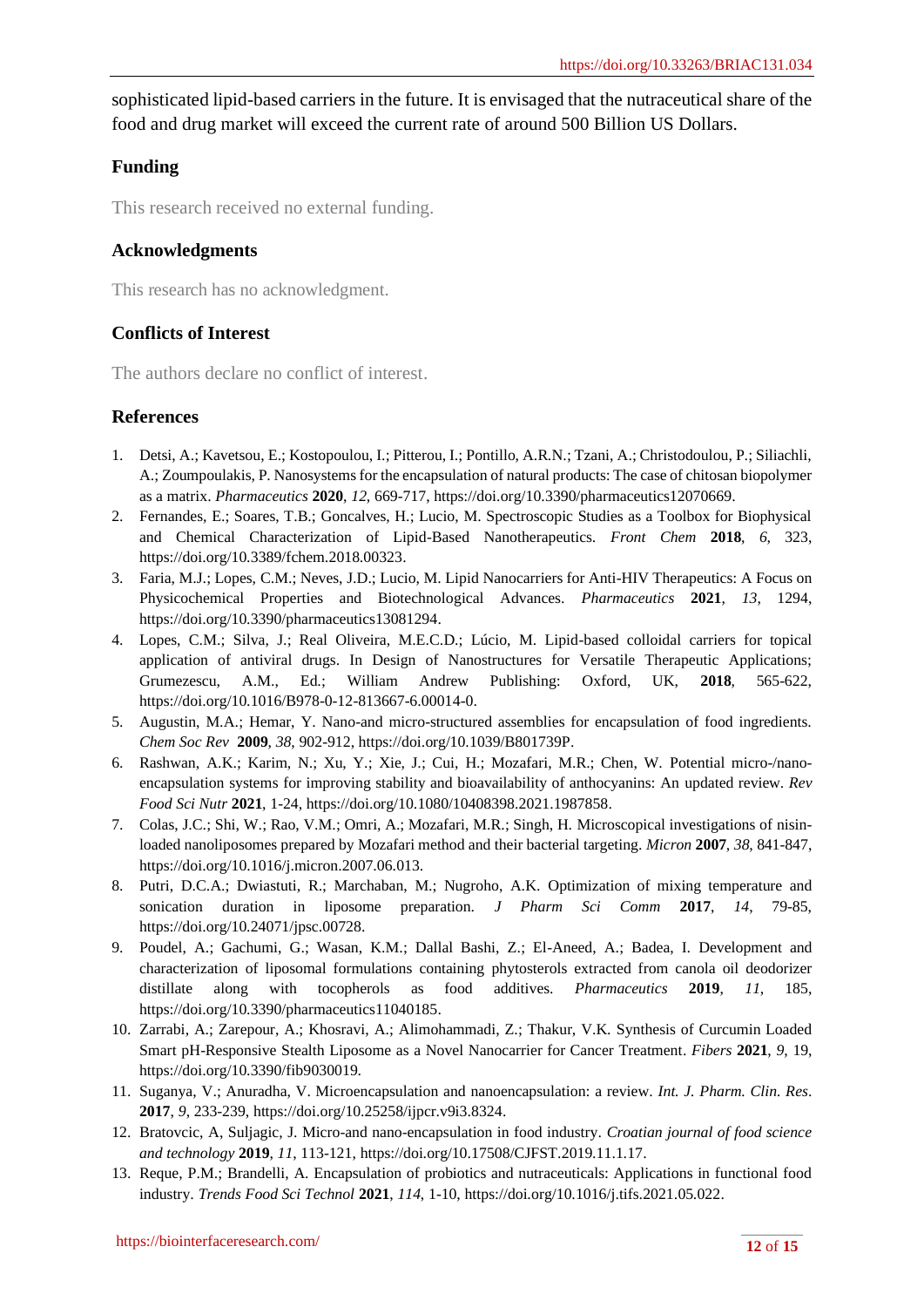- 14. Mozafari, M.R.Method for the preparation of micro-and nano-sized carrier systems for the encapsulation of bioactive substances, U.S. Patent Application 12/790,991, US20100239521A1, **2010.**
- 15. Jyothi, N.V.N.; Prasanna, P.M.; Sakarkar, S.N.; Prabha, K.S.; Ramaiah, P.S.; Srawan, G.Y. Microencapsulation techniques, factors influencing encapsulation efficiency. *J Microencapsul* **2010**, *27,* 187- 197, [https://doi.org/10.3109/02652040903131301.](https://doi.org/10.3109/02652040903131301)
- 16. Jafari, S.M. An overview of nanoencapsulation techniques and their classification. In: Jafari, S.M, ed. Nanoencapsulation technologies for the food and nutraceutical industries. Amsterdam: Elsevier. **2017**, 1-34, [https://doi.org/10.1016/B978-0-12-809436-5.00001-X.](https://doi.org/10.1016/B978-0-12-809436-5.00001-X)
- 17. Mohammadabadi, M.R.; Mozafari, M.R. Enhanced efficacy and bioavailability of thymoquinone using nanoliposomal dosage form. *J Drug Deliv Sci Tech* **2018,** *47*, 445-453, https://doi.org/10.1016/j.jddst.2018.08.019.
- 18. Malik, B.; Pirzadah, T.B.; Kumar, M.; Rehman, R.U. Biosynthesis of nanoparticles and their application in pharmaceutical industry. In: Vipin Chandra, K.; Adesh Kumar, S.; eds. Metabolic engineering for bioactive compounds. Singapore: Springer, **2017**, 331-349[, https://doi.org/10.1007/978-981-10-5511-9\\_16.](https://doi.org/10.1007/978-981-10-5511-9_16)
- 19. Maleki, G.; Woltering, E.J.; Mozafari, M.R. Applications of Chitosan-Based Carrier as an Encapsulating Agent in Food Industry*. Trends Food Sci Technol* **2021***,* In Press.
- 20. Cerqueira, M.A.; Pinheiro, A.C.; Ramos, O.L.; Silva, H.; Bourbon, A.I.; Vicente, A.A. Advances in Food Nanotechnology. In: Busquets, R., ed. Emerging Nanotechnologies in Food Science. Amsterdam: Elsevier, **2017**, 11-38, [https://doi.org/10.1016/B978-0-323-42980-1.00002-9.](https://doi.org/10.1016/B978-0-323-42980-1.00002-9)
- 21. Chaudhry, Q.; Castle, L.; Watkins, R. Nanotechnologies in food. 2nd ed. London: Royal Society of Chemistry, 2017; 1-19, [https://doi.org/10.1039/9781782626879.](https://doi.org/10.1039/9781782626879)
- 22. Mozafari, M.R.; Danaei, M.; Javanmard, R.; Raji, M.; Maherani, B. Nanoscale Lipidic Carrier Systems: Importance of Preparation Method and Solvents. *Global J Nanomedicine* **2017**, *2*, 1-4, [http://doi.org/10.19080/GJN.2017.02.555593.](http://doi.org/10.19080/GJN.2017.02.555593)
- 23. Meure, L.A.; Knott, R.; Foster, N.R.; Dehghani, F. The depressurization of an expanded solution into aqueous media for the bulk production of liposomes. *Langmuir* **2009**, *25*, 326-337[, https://doi.org/10.1021/la802511a.](https://doi.org/10.1021/la802511a)
- 24. Khorasani, S.; Danaei, M.; Mozafari, M.R. Nanoliposome technology for the food and nutraceutical industries. *Trends Food Sci Technol* **2018**, *79*, 106-115, [https://doi.org/10.1016/j.tifs.2018.07.009.](https://doi.org/10.1016/j.tifs.2018.07.009)
- 25. Shcherbina, M.A.; Chvalun, S.N. Driving Forces of the Self-Assembly of Supramolecular Systems: Partially Ordered Mesophases. *Russ J Phys Chem* **2018**, *92,* 1161-1170[, https://doi.org/10.1134/S003602441806016X.](https://doi.org/10.1134/S003602441806016X)
- 26. Talsma, H.; Van Steenbergen, M.J.; Borchert, J.C.; Crommelin, D.J. A novel technique for the one‐step preparation of liposomes and nonionic surfactant vesicles without the use of organic solvents. Liposome formation in a continuous gas stream: the 'bubble' method. *J Pharm Sci* **1994***, 83,* 276-280, [https://doi.org/10.1002/jps.2600830303.](https://doi.org/10.1002/jps.2600830303)
- 27. Kikuchi, H.; Yamauchi, H.; Hirota, S. A polyol dilution method for mass production of liposomes. *J Liposome Res* **1994**, *4*, 71-91, [https://doi.org/10.3109/08982109409037030.](https://doi.org/10.3109/08982109409037030)
- 28. Mozafari, M.R.; Johnson, C.; Hatziantoniou, S.; Demetzos, C. Nanoliposomes and their applications in food nanotechnology. *J Liposome Res* **2008**, *18,* 309-327, [https://doi.org/10.1080/08982100802465941.](https://doi.org/10.1080/08982100802465941)
- 29. Mozafari, M. R. Method and apparatus for producing carrier complexes. Patent Application GB04093, 8. WO2005084641A1 WIPO (PCT), **2005**.
- 30. Mozafari, M.R.Method for the preparation of micro-and nano-sized carrier systems for the encapsulation of bioactive substances. United States, Patent Application 12/790,991, **2010.**
- 31. Gorjani, H.; Amiri, Z.R.; Milani, J.M.; Khaligh, N.G. Preparation and characterization of the encapsulated myrtle extract nanoliposome and nanoniosome without using cholesterol and toxic organic solvents: A comparative study. *Food Chem* **2021**, *342*, 128342, [https://doi.org/10.1016/j.foodchem.2020.128342.](https://doi.org/10.1016/j.foodchem.2020.128342)
- 32. Huang, Z.; Li, X.; Zhang, T.; Song, Y.; She, Z.; Li, J.; Deng, Y. Progress involving new techniques for liposome preparation*. Asian J Pharm Sci* **2014**, *9*, 176-182, [https://doi.org/10.1016/j.ajps.2014.06.001.](https://doi.org/10.1016/j.ajps.2014.06.001)
- 33. Rasti, B.; Jinap, S.; Mozafari, M.R.; Abd-Manap, M.Y. Optimization on preparation condition of polyunsaturated fatty acids nanoliposome prepared by Mozafari method. *J Liposome Res* **2014**, *24*, 99-105, [https://doi.org/10.3109/08982104.2013.839702.](https://doi.org/10.3109/08982104.2013.839702)
- 34. Mozafari, M. R. Nanoliposomes: preparation and analysis. In: Weissig, V, *Liposomes*. Humana Press **2010**, 29-50. [http://doi.org/10.1007/978-1-60327-360-2\\_2.](http://doi.org/10.1007/978-1-60327-360-2_2)
- 35. Maherani, B.; Arab-Tehrany, E.; Mozafari, M.R.; Gaiani, C.; Linder, M. Liposomes: a review of manufacturing techniques and targeting strategies. *Curr Nanosci* **2011**, *7,* 436-452, [https://doi.org/10.2174/157341311795542453.](https://doi.org/10.2174/157341311795542453)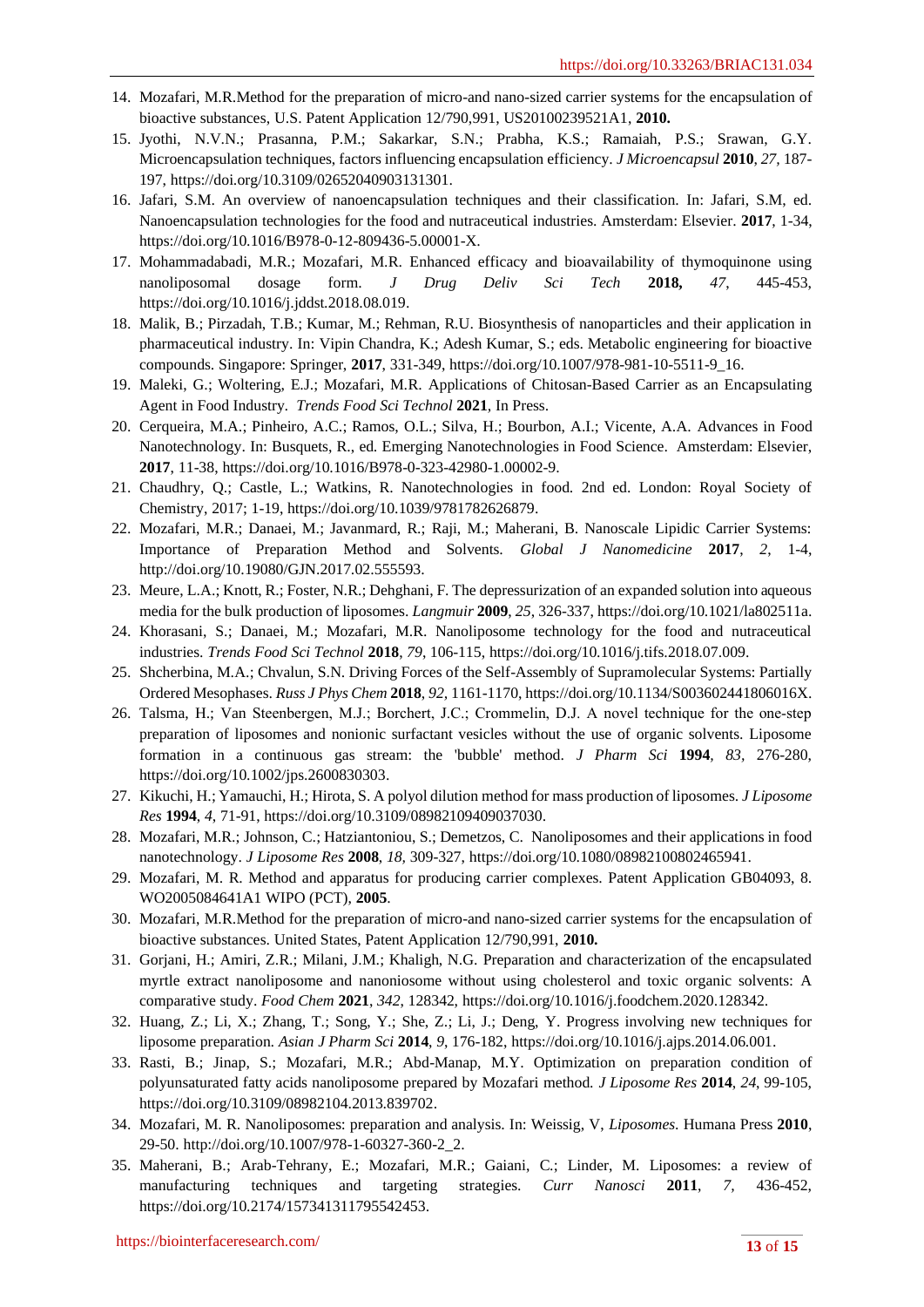- 36. Nkanga, C.I.; Bapolisi, A.M.; Okafor, N.I.; Krause, R.W.M. General perception of liposomes: formation, manufacturing and applications. In: Catala, A., ed. Liposomes-advances and perspectives. Lonon: Intech Open, **2019**[, http://doi.org/10.5772/intechopen.84255.](http://doi.org/10.5772/intechopen.84255)
- 37. Patil, Y.P.; Jadhav, S. Novel methods for liposome preparation. Chemistry and Physics of Lipids. **2014**, *177,* 8-18. [https://doi.org/10.1016/j.chemphyslip.2013.10.011.](https://doi.org/10.1016/j.chemphyslip.2013.10.011)
- 38. Gaitan, M.; Jahn, A.; Locascio, L.E.; Vreeland, W.; Reiner, J.E. Microfluidic apparatus to control liposome formation. United States Patent 8,715,591,6, **2014**.
- 39. Otake, K.; Abe, M.; Sakai, H.; Imura, T.; Kaise, C.; Sakurai, M.; Arai, Y.; Kaneko, T.Shu. Process for producing liposome and apparatus therefor. United States Patent Application 10/398,667,27, **2004**.
- 40. Castor, T.P.; Corp, A. Methods for co-encapsulation of combination drugs and co-encapsulated combination drug product. United States. Patent 8,637,074,28, 2014.
- 41. Hwang, S.J., Park, H.J., Cho, W., Cha, K.H., Park, J., Park, C. and Gu, D., Bcworld Pharm CO Ltd. Method and apparatus for preparing novel liposome. United States Patent 9,579,261, **2011**.
- 42. Cabral-lilly, D.; Mayer, L.; Tardi, P.; Watkins, D.; Zeng, Y. Celator Pharmaceuticals, Inc. Method of lyophilizing liposomes. United States Patent Application 17/097,530,10, 2012.
- 43. Hood, R.; Devoe, D.L. Microfluidic liposome synthesis, purification and active drug loading. UNITED STATES. Patent 10,434,065, **2014**.
- 44. Yuying, Y.; Jian, C.; Xu, Y.; Zhenzhen, L. A kind of micro-fluidic chip and preparation method thereof preparing liposome for multi-emulsion method. CN106345542B. 2019-09-06, **2016**.
- 45. Guanjing, Z.; Xinke, G.; Weiming, G. Light-responsive liposome, preparation method and application thereof. WO2018127016A1, **2017**.
- 46. Liangcheng, L.; Ying, Z.; Lixia, Q. Liposome, preparation method and application. CN108939090A, **2018**.
- 47. Wang, J.; Hong, C.; Zhu, Y.; Xia, J.; Wang, D.; Chen, Y.; Zhan, H. A Novel Blank Liposome with Ginsenoside Rg3 or its Analog as Membrane Materials and Preparations and Uses Thereof. United States Patent Application 16/961,899, 26, **2020**.
- 48. Ting, W.; Ning, W. Preparation method of drug-loaded liposome. CN111544393A.2020-06-11, **2020**.
- 49. Jian, H.; Meijuan, L.; Yiyou, H.; Guangling, Y.; Xuguang, Z. Liposome, preparation method and application thereof. CN112401009A, **2020**.
- 50. Pascolo, S.; Biontech, S.E. Particles comprising single stranded RNA and double stranded RNA for immunomodulation. United States Patent 9,636,414,2, **2011**.
- 51. Bayley, J.H.P.; Raychaudhuri, P. Method using fluorinated amphiphiles. WO2012095660A2, **2012**.
- 52. Sung, H.W.; Sonaje, K.; Nguyen, H.N.; Tu, H. Pharmaceutical composition of nanoparticles. United States Patent 8,257,740, 28, **2012**.
- 53. Bumb, A.; Sarkar, S.K.; Neuman, K.C.; Brechbiel, M. Method of preparing silica-coated nanodiamonds. United States Patent Application 14/598,414, 9, **2015**.
- 54. Watkin, K.L.; Fouly, H.M. Liposome formulations. WO2013192190A1, **2013**.
- 55. Hanes, J.; Chan, K.W.Y.; McMahon, M.T.; Yang, M.; Yu, T. Lipid-based drug carriers for rapid penetration through mucus linings. US9889208B2, **2013**.
- 56. Watkin, K.L.; Lipotec Laboratories LLC. Liposome-attractant formulations. US20160270400A1, **2014**.
- 57. Coyle, D.; Fossel, M.; Teloregen Inc. Compositions and methods for providing active telomerase to cells *in vivo*. United States Patent Application 15/108,013,10, **2016**.
- 58. Garcia-Sánchez, G.A.; Bernad, M.J.B. Immunosuppressive treatments, formulations and methods. United States Patent 9,801,862,31, **2014**.
- 59. Bowen, R.V.; Brown, C.G.; Bruce, M.; Heron, A.J.; Wallace, E.J.; White, J.; Lloyd, J.H.; Alves, D.A.; Caprotti, D.; Jayasinghe, L.; McNeill, L. Method for controlling the movement of a polynucleotide through a transmembrane pore. WO2015110777A1, **2014.**
- 60. Klibanov, A.L.; French, B.A.; Kelly, K.A.; Dasa, S.S.K. Target-specific delivery of therapeutic agents. United States Patent Application 15/737,047, **2016**.
- 61. Cipolla, D.C.; Gonda, I.; Corp, A. Nanocrystals formed in a microenvironment. United States Patent Application 14/993,281, **2016**.
- 62. Hansen, J.; Zhou, J. Anti-guanosine antibody as a molecular delivery vehicle. United States Patent Application 16/310,326, **2017**.
- 63. Zhou, J.; Hansen, J.; Yale University, Antibody-mediated autocatalytic, targeted delivery of nanocarriers to tumors. AU2017286733B2. 2018-12-13, **2017**.